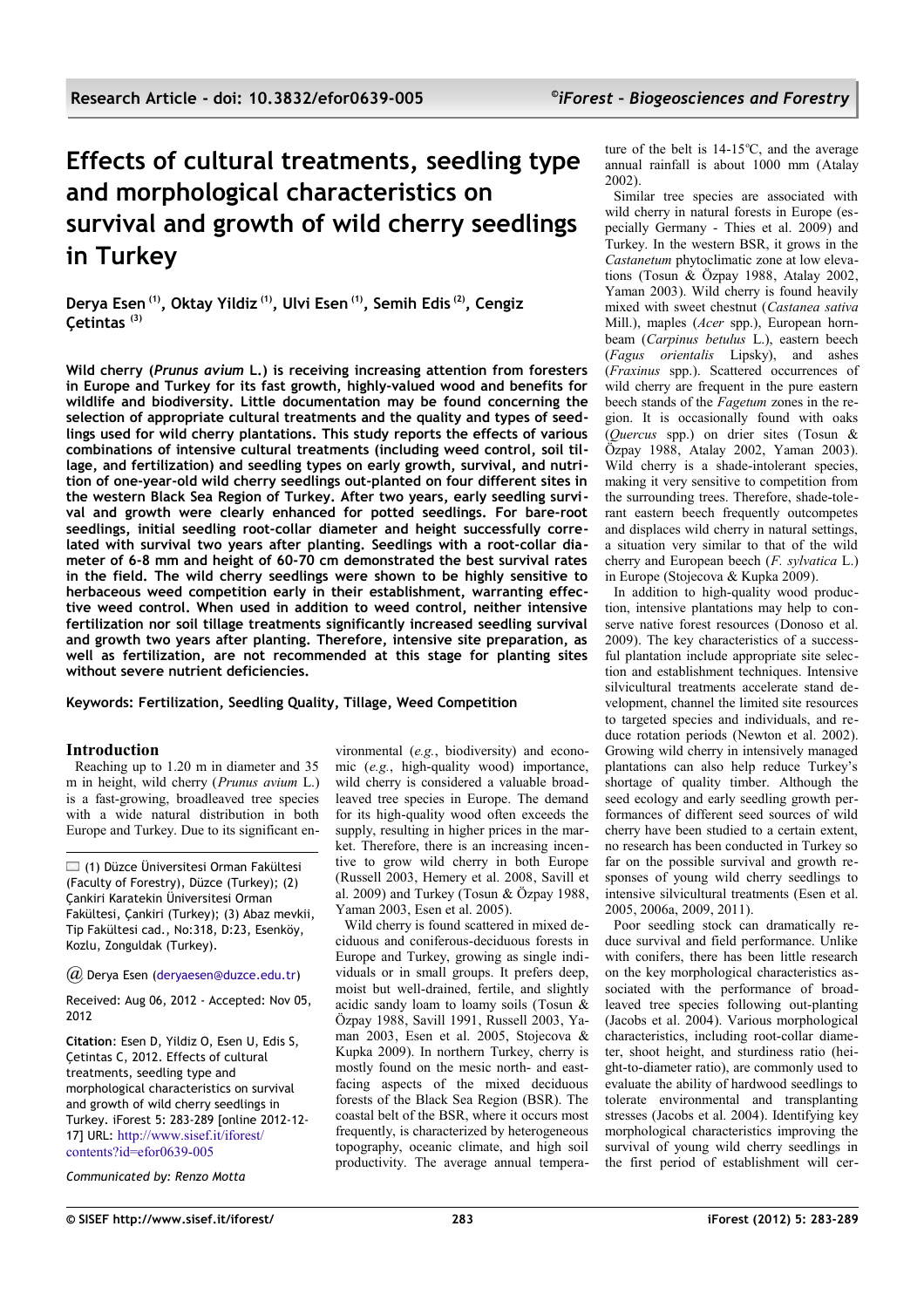<span id="page-1-0"></span>**Tab. 1** - Locations and geographic data of the study sites in the jurisdiction areas of Bolu and Zonguldak regional forestry directorates in the western Black Sea region of Turkey, where one-year-old *Prunus avium* seedlings were planted.

| <b>Forest</b><br>Unit | <b>Series</b> | Aspect             | (m)  | $(\%)$         | Latitudes/<br>Longitudes      |
|-----------------------|---------------|--------------------|------|----------------|-------------------------------|
| Merkez.               | 53            | W-NW               | 248  | 19             | $41^{\circ}$ 18.346' N        |
| Kdz. Ereglisi,        |               |                    |      |                | $31^{\circ}$ 25.454' E        |
| Zonguldak             |               |                    |      |                |                               |
| Bendere,              | 75            | N                  | 1100 | 20             | $41^{\circ}$ 03.667' N        |
| Kdz. Ereglisi,        |               |                    |      |                | $31^{\circ} 36.800^{\circ}$ E |
| Zonguldak             |               |                    |      |                |                               |
|                       | 34b           | NW                 | 790  | $\mathfrak{D}$ | $40^{\circ}$ 59.704' N        |
| (Düzce), Bolu         |               |                    |      |                | $31^{\circ}$ 07.504' E        |
| Melen (Düzce),        | 223           |                    | 145  |                | $40^{\circ}$ 51.802' N        |
| Bolu                  |               |                    |      |                | $30^{\circ}$ 56.881' E        |
|                       |               | Deredibi, Akçakoca |      |                | <b>Elevation Mean Slope</b>   |

tainly help ensure a successful plantation.

This study assessed the early effects of various combinations of intensive cultural treatments (including weed control, soil tillage, and fertilization) and seedling types on the survival, growth, and nutrition of oneyear-old wild cherry seedlings planted on four different sites in the western Black Sea Region. The study also focused on the relationships between early seedling survival and various morphological characteristics, including initial diameter, height, and sturdiness ratio.

# **Materials and methods**

### *Site description*

The study was carried out on four different sites in the western Black Sea Region (BSR) of Turkey [\(Tab. 1\)](#page-1-0). Three sites, the Karadeniz Ereglisi (Eregli), Bendere, and Akçakoca (Deredibi) sites, are in recently clear-cut, natural, pure or mixed eastern beech stands located in the vicinity of the Black Sea coast

<span id="page-1-1"></span>**Fig. 1** - An illustration of the experimental layout of bare-root (B) and potted (C) one-year-old seedlings of wild cherry out-planted on four different sites in the western Black Sea Region of Turkey.

| Row Pair<br>1  |                |                | Row Pair<br>2          |                            | Row Pair<br>3  |                | Row Pair       |  |
|----------------|----------------|----------------|------------------------|----------------------------|----------------|----------------|----------------|--|
| $C_1$          | B <sub>1</sub> | B <sub>1</sub> | $C_1$                  | $\mathbf{B}_1$             | $C_1$          | $C_1$          | $B_1$          |  |
| C <sub>2</sub> | B <sub>2</sub> | B <sub>2</sub> | $C_2$                  | B <sub>2</sub>             | C <sub>2</sub> | C <sub>2</sub> | B <sub>2</sub> |  |
| $C_3$          | B <sub>3</sub> | $B_3$          | $3 \text{ m}$<br>$C_3$ | $B_3$                      | $C_3$          | $C_3$          | B <sub>3</sub> |  |
| $C_4$          | B <sub>4</sub> | $B_4$          | $C_4$                  | $B_4$                      | $C_4$          | $\mathrm{C}_4$ | B <sub>4</sub> |  |
| $C_5$          | $B_5$          | $B_5$          | $C_5$                  | $B_5$                      | $C_5$          | $C_5$          | $B_5$          |  |
| $C_6$          | $B_6$          | $B_6$          | $C_6$                  | $\mathrm{B}_6$             | $C_6$          | $C_6$          | $B_6$          |  |
| $C_{17}$       | $B_{17}$       |                |                        | $B_{17}$ $C_{17}$ $B_{17}$ | $C_{17}$       | $C_{17}$       | $B_{17}$       |  |
| $C_{18}$       | $B_{18}$       | $B_{18}$       | $C_{18}$               | $B_{18}$                   | $C_{18}$       | $C_{18}$       | $B_{18}$       |  |
| $C_{19}$       | $B_{19}$       | $B_{19}$       | $C_{19}$               | $B_{19}$                   | $C_{19}$       | $C_{19}$       | $B_{19}$       |  |
| $C_{20}$       | $B_{20}$       | $B_{20}$       | $C_{20}$               | $B_{20}$                   | $C_{20}$       | $C_{20}$       | $B_{20}$       |  |
| $C_{21}$       | $B_{21}$       | $B_{21}$       | $C_{21}$               | $B_{21}$                   | $C_{21}$       | $C_{21}$       | $B_{21}$       |  |
| $C_{22}$       | $B_{22}$       | $B_{22}$       | $C_{22}$               | $B_{22}$                   | $C_{22}$       | $C_{22}$       | $B_{22}$       |  |

(Anonymous 2008a, 2008b, Yildiz et al. 2009, 2010). The overstorey is primarily a closed beech canopy. Sweet chestnut, maples, and wild cherry make up  $\leq 10\%$  of the forest canopy (Anonymous 2008a, 2008b, Yildiz et al. 2009, 2010). The understorey is overgrown with purple-flowered rhododendron (*Rhododendron ponticum* L.). The average yearly temperature and precipitation are  $13^{\circ}$ C and  $1100$  mm, respectively (Anonymous 2008a, 2008b, Yildiz et al. 2009, 2010). The fourth location, Cumayeri, is inland and was formerly a degraded oak (*Quercus* spp.) site. Its average yearly temperature and precipitation are 13°C and 840 mm, respectively (Anonymous 2008c). The soils of the three coastal sites are comparatively fertile and well-drained, and vary from sandy loam to clay, whereas the inland site has heavy, clayey soil with low drainage (Anonymous 2008a, 2008b, 2008c, Yildiz et al. 2009, 2010). The standard treatments employed by the General Directorate of all the sites in preparation for this study. In the fall of 2007, the sites were first raked in a broadcast manner to remove the existing woody vegetation (rhododendrons and oaks). Then, using a bulldozer carrying a brush rake or soil ripper, the sites were ripped down to the first one-meter soil depth in order to promote root growth.

## *Plant material*

In the late summer of 2006, the Eregli Forest Management Directorate collected seeds from naturally open-grown mature (40 to 50 years-old) wild cherry trees. These trees were scattered throughout Halli and Gümeli (41°05'09"N; 31°28'00"E) between 400-800 m a.s.l. in the sub-province of Karadeniz Ereglisi, Zonguldak. Seedlings were grown from seeds under standard nursery practices at the Zonguldak Devrek Forest Nursery (41°13'30"N; 31°57'35"E) during 2007. Seedbeds were irrigated as needed and fertilized monthly between May and August with 18-46-0 diammonium phosphate at the rate of 45 kg N and 115 kg P ha $^{-1}$ . Herbaceous weeds growing in the nursery beds were removed by hand monthly during the growing season.

At the end of the growing season, a group of the cherry seedlings were lifted, rootpruned, and then transplanted into 4-L plastic pots. The seedlings were irrigated on an as-needed basis. A month later, a second group of bare-root seedlings were lifted and root-pruned similar to the first group. The roots of these were covered with burlap and kept moist until they were planted. By the end of 2007, all of the potted and bare-root seedlings had been carefully transferred to the experimental sites and planted.

## *Cultural treatments*

Four treatments, including different combinations of weed control (WC), tillage (T) and fertilization (F), and finally the control (no treatment), were used for the study. For the weed-control treatment (WC), in the early spring of two consecutive years (2008 and 2009), herbaceous vegetation growing within a 50-cm radius of a given seedling stem was completely removed to the bare ground using a hand sickle. The treatment was repeated within the same growing season on an as-needed basis to control weed regrowth.

For the second treatment (WC  $+$  T), the soil within a 50-cm radius of seedlings was hoed by hand in the early spring for two growing seasons. This treatment basically removed the competing vegetation and tilled the soil around the seedlings in one step. As in the WC treatment, weeds that regrew within the same growing season were manually controlled when deemed necessary.

For the last and most intensive treatment (WC + T + F), seedlings received the same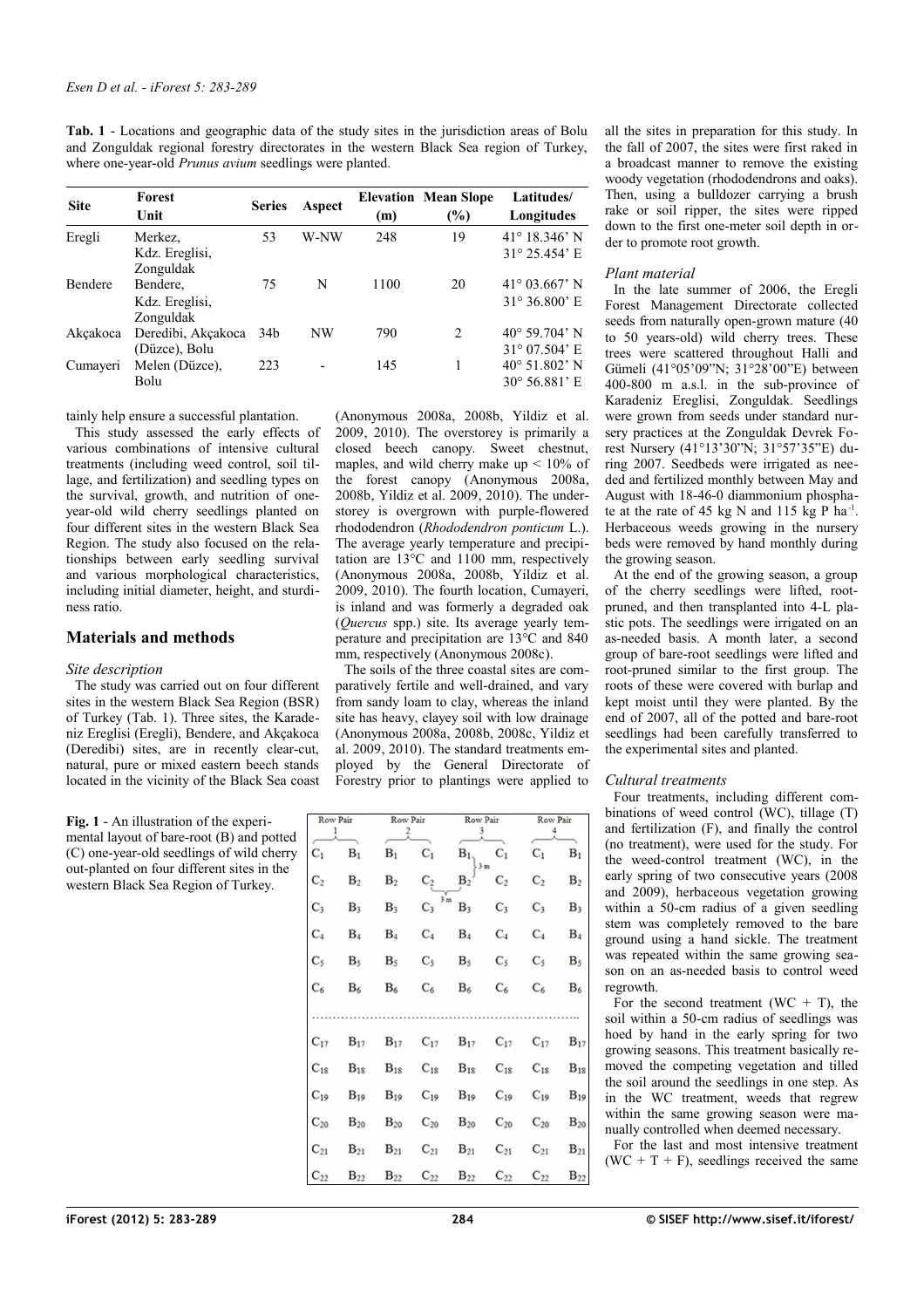$WC + T$  treatment; in addition, subsequent to hoeing, 15-15-15 NPK and triple super phosphate (TSP) fertilizers were applied once by hand to the tilled soil around the seedlings at 275 kg ha<sup>-1</sup> and 138 kg ha<sup>-1</sup> rates, respectively. Successive weed competition that occurred within the same growing season was eliminated manually.

## *Experimental design and statistical analysis*

A factorial design within a randomized complete block design (RCBD) with four blocks (sites) was used for the experiment. The first experimental factor was the seedling type, occurring at two levels (potted and bare-root), whereas the cultural treatment was the second factor, occurring at four levels initially. However, all seedlings in the control treatment were killed off one year after planting due to severe herbaceous competition. To prevent this fact from swamping any treatment differences between the noncontrol treatments, the data were analyzed without the control treatment, except for the leaf nutrient analysis.

The potted and bare-root wild cherry seedlings were separately planted within two adjacent rows, constituting a row pair [\(Fig. 1\)](#page-1-1). There were four pairs of seedling rows on each experimental site. The order of the seedling type (bare-root or potted) was randomly determined for each row pair prior to planting. Each row constituted an experimental unit for this study, containing 22-24 potted or bare- root seedlings planted with 3 x 3 m spacing. In total, 368 potted and 372 bare- root seedlings were planted for the study.

The four experimental treatments were randomly assigned to the four seedling row pairs for each experimental site [\(Fig. 1\)](#page-1-1). The effects of the seedling type and cultural treatments on seedling survival, growth, and nutrition were analyzed with the two-way analysis of variance (ANOVA). P values < 0.05 were considered significant. Data were analyzed using the SAS package (SAS Institute Inc 1996).

## *Measurements*

For each treatment, the seedlings were measured for initial height and root-collar diameter (hereafter termed diameter) at the beginning of the experiment, and re-measured at the end of each growing season for two years. The percent of seedling survival was also determined for each treatment for each growing season. The relative growth rate of the seedlings in each treatment was measured using a formula for the first and second growing seasons (Radosevich et al. 2007 - eqn. 1):

$$
RGR\left(\%\right) = \frac{V_2 - V_1}{V_1} \cdot 100
$$

<span id="page-2-1"></span>**Tab. 2** - Effects of various cultural treatments in increasing intensity on mean survival, height, diameter, and relative growth rates of one-year-old *Prunus avium* seedlings planted in the western BSR of Turkey one and two years after treatments (YAT) with standard errors. (1): treatment x seedling-type interaction effect was not significant ( $p > 0.05$ ); (2): due to total seedling mortality, the control treatment was excluded from the analysis; (3): means within the same column within the same year with different letters are significantly different  $(p < 0.05)$ .

| Treatment <sup>(1)</sup> | Height<br><b>Survival</b><br><b>Diameter</b><br>$(\%)$<br>(cm)<br>(mm) |                         |                             | Height<br>Growth<br>$(\%)$ | <b>Diameter</b><br>Growth<br>$(\%)$ |  |
|--------------------------|------------------------------------------------------------------------|-------------------------|-----------------------------|----------------------------|-------------------------------------|--|
| One YAT                  |                                                                        |                         |                             |                            |                                     |  |
| Control $(2)$            | $\theta$                                                               | $\Omega$                | $\theta$                    | $\theta$                   | $\theta$                            |  |
| <b>WC</b>                | $77 \pm 4$ a (3)                                                       | $82 \pm 6^{\circ}$      | $10.2 \pm 0.9^{\text{a}}$   | $122 \pm 23$ <sup>a</sup>  | $96 \pm 19^{a}$                     |  |
| $WC+T$                   | $86 \pm 4^{\circ}$                                                     | $92 \pm 6^{\text{a}}$   | $10.8 \pm 0.9$ <sup>a</sup> | $145 \pm 23$ <sup>a</sup>  | $94 \pm 20$ <sup>a</sup>            |  |
| $WC+T+F$                 | $82 \pm 3$ <sup>a</sup>                                                | $87 \pm 4$ <sup>a</sup> | $11.2 \pm 0.7$ <sup>a</sup> | $142 \pm 18$ <sup>a</sup>  | $102 \pm 15$ <sup>a</sup>           |  |
| Two YAT                  |                                                                        |                         |                             |                            |                                     |  |
| Control                  | $\theta$                                                               | $\theta$                | $\Omega$                    | $\theta$                   | $\theta$                            |  |
| WC.                      | $78 \pm 4^{\circ}$                                                     | $102 \pm 9^{\text{ a}}$ | $13.9 \pm 1.2$ <sup>a</sup> | $214 \pm 37$ <sup>a</sup>  | $160 \pm 23$ <sup>a</sup>           |  |
| WC+T                     | $83 \pm 3^{\circ}$                                                     | $111 \pm 9^{\text{a}}$  | $14.6 \pm 1.3$ <sup>a</sup> | $189 \pm 38$ <sup>a</sup>  | $155 \pm 24$ <sup>a</sup>           |  |
| $WC+T+F$                 | $78 \pm 3$ <sup>a</sup>                                                | $107 \pm 7^{\circ}$     | $14.8 \pm 0.9$ <sup>a</sup> | $216 \pm 29$ <sup>a</sup>  | $171 \pm 18$ <sup>a</sup>           |  |

where *RGR* is the relative growth rate of a seedling from time 1 to time 2;  $V_1$  is the seedling diameter (mm) or height (cm) at the beginning of the experiment;  $V_2$  is the seedling diameter (mm) or height (cm) at the end of the first or second growing season.

For nutrient analysis in the first growing season, 15 seedlings on each seedling row (*i.e.*, experimental unit) were randomly chosen in July 2008 to determine the treatment effects on seedling nutrition. However, only five to eight seedlings could be used for leaf sampling of the control treatment group due to low seedling survival at the time of the sampling. Eight to ten leaves from different crown positions (upper, middle and lower) were collected from each sample seedling. The leaf samples were air-dried, later ground with a coffee grinder. After grinding, leaf samples were dried at 80°C and weighed in 100-200-mg aliquots for total C analysis, and 500-mg aliquots for analysis of N (Jones & Case 1990, Yildiz et al. 2010). Leaf C and N concentrations were determined using a dry combustion method in a LECO CNS 2000 Carbon Analyzer (LECO Corp., St. Joseph, MI - Nelson & Sommers 1996, Yildiz et al. 2010). For nutrient analysis, plant tissue samples were digested with a mixture of nitric and perchloric acids (Jones & Case 1990, Yildiz et al. 2010). Phosphorus concentrations were determined with a Spectronic Colorimeter. K and Ca were determined with a Jenway Flame Photometer (Sparks et al. 1996, Yildiz et al. 2010).

# **Results**

# *Seedling survival and growth*

One and two years after treatment (YAT), no significant interactions were detected between the cultural treatment and seedling type. Seedling survival, diameter, height, and relative growth rate 1 and 2 YAT did not significantly differ among the cultural treatments [\(Tab. 2\)](#page-2-1). However, seedling type significantly affected the mean survival rate of the seedlings 1 and 2 YAT [\(Tab. 3\)](#page-2-0), with the potted seedlings showing almost a 12% greater survival rate than the bare-root seedlings 1 and 2 YAT. The two seedling types did not dramatically differ in growth variables 1 and 2 YAT, except for second-year diameter. The potted seedlings were almost 35% greater in diameter than the bare-root seedlings 2 YAT [\(Tab. 3\)](#page-2-0).

<span id="page-2-0"></span>**Tab. 3** - Effects of seedling type (potted and bare-root) on mean survival, height, diameter, and relative growth rates of one-year-old *Prunus avium* seedlings planted in the western BSR of Turkey one and two years after treatment (YAT) with standard errors. (1): treatment x seedling-type interaction effect was not significant ( $p > 0.05$ ); (2) means within the same column within the same year with different letters are significantly different ( $p \le 0.05$ ).

| <b>Seedling</b><br>Type $(1)$    | <b>Survival</b><br>$\frac{6}{9}$          | Height<br>(cm)                             | <b>Diameter</b><br>(mm)                                    | Height<br>Growth $(\% )$                               | <b>Diameter</b><br>Growth $(\% )$                      |
|----------------------------------|-------------------------------------------|--------------------------------------------|------------------------------------------------------------|--------------------------------------------------------|--------------------------------------------------------|
| One YAT<br>Potted<br>Bare-rooted | $86 \pm 3^{a(2)}$<br>$77 \pm 3^{b}$       | $88 \pm 4^{\circ}$<br>$86 \pm 4^{\circ}$   | $11.4 \pm 0.6$ <sup>a</sup><br>$10.1 \pm 0.6$ <sup>a</sup> | $147 \pm 17$ <sup>a</sup><br>$125 \pm 17$ <sup>a</sup> | $87 \pm 14$ <sup>a</sup><br>$107 \pm 14$ <sup>a</sup>  |
| Two YAT<br>Potted<br>Bare-rooted | $84 \pm 3$ <sup>a</sup><br>$76 \pm 3^{b}$ | $112 \pm 6^{\circ}$<br>$102 \pm 6^{\circ}$ | $16.6 \pm 0.9$ <sup>a</sup><br>$12.3 \pm 0.9^{\mathrm{b}}$ | $147 \pm 17$ <sup>a</sup><br>$126 \pm 17$ <sup>a</sup> | $181 \pm 17$ <sup>a</sup><br>$142 \pm 17$ <sup>a</sup> |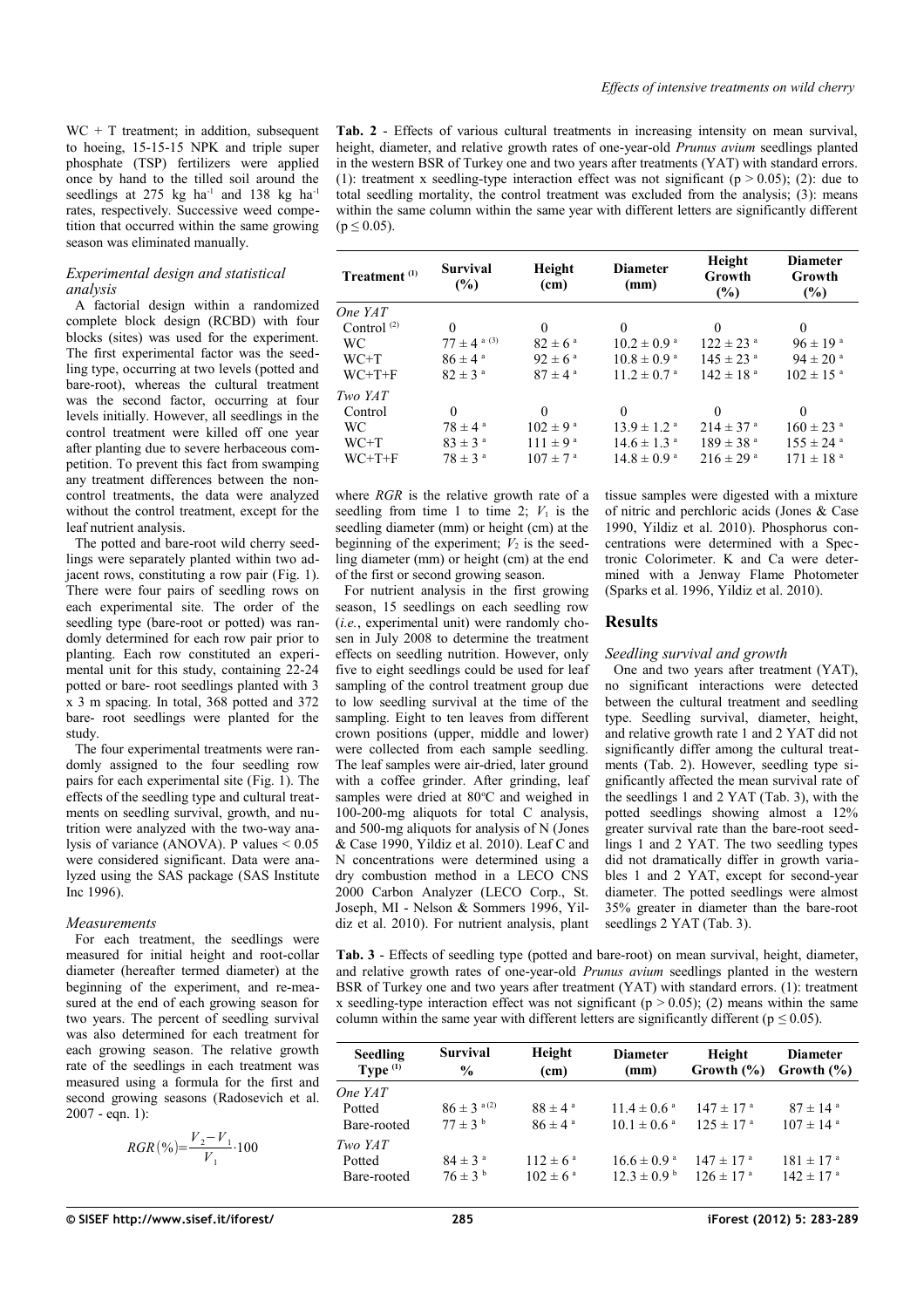<span id="page-3-2"></span>**Tab. 4** - Effects of the different cultural treatments in increasing intensity on leaf nutrient concentrations (%) and C:N ratios of one-year-old *Prunus avium* seedlings planted in the western BSR of Turkey one year after treatment. (1): treatment x seedling-type interaction effect was not significant ( $p > 0.05$ ); (2): means within the same column with different letters are significantly different ( $p \le 0.05$ ).

| $T$ reatment $(1)$ |                  | N                    | C: N             |                     |                   | Cа                |
|--------------------|------------------|----------------------|------------------|---------------------|-------------------|-------------------|
| Control            | 48.2 $a(2)$      | 2.14 <sup>b</sup>    | 26 <sup>a</sup>  | 0.33 <sup>a</sup>   | 1.08 <sup>a</sup> | 1.07 <sup>a</sup> |
| WC.                | 479 <sup>a</sup> | 2.11 <sup>b</sup>    | $24^{\circ}$     | 0.29 <sup>a</sup>   | 1.10 <sup>a</sup> | 1.02 <sup>a</sup> |
| $WC+T$             | $48.0^{\circ}$   | $2.43$ <sup>ab</sup> | 20 <sup>ab</sup> | 0.32 <sup>a</sup>   | 1.08 <sup>a</sup> | 0.91a             |
| $WC+T+F$           | $48.0^{\circ}$   | 2.73 <sup>a</sup>    | 18 <sup>b</sup>  | $0.34$ <sup>a</sup> | 1.08 <sup>a</sup> | 1.02 <sup>a</sup> |



<span id="page-3-1"></span>**Fig. 2** - Relationship between mean seedling survival rate (%) and initial seedling diameter (mm) for one-year-old wild cherry seedlings planted on four sites in the western Black Sea Region of Turkey one and two years after planting with regression equation, Pearson correlation coefficient, and significance level.



<span id="page-3-0"></span>**Fig. 3** - Relationship between mean seedling survival rate (%) and mean initial seedling height (cm) for one-year-old wild cherry seedlings planted on four sites in the western Black Sea Region of Turkey one and two years after planting with regression equation, Pearson correlation coefficient, and significance level.

## *Leaf nutrient analysis*

Similar to the findings of the survival and growth data, no significant interactions between the cultural treatment and seedling type were found for leaf nutrient analysis [\(Tab. 4\)](#page-3-2). The seedling type had no significant effect on the concentrations of the leaf nutrients analyzed. Also, the effects of various cultural treatments, including the control, on leaf C, P, K, and Ca concentrations were not significantly different. However, the seedlings with the most intensive cultural treatment (WC+T+F) had a significantly greater (28%) leaf N concentration compared to the seedlings of the WC and control group [\(Tab. 4\)](#page-3-2). The seedlings with the WC+T+F treatment had the lowest C:N ratio among those of all treatments. The mean leaf C:N ratios of the control and WC seedlings were significantly greater (33% and 44%, respectively) than those of the WC+T and WC+T+F seedlings [\(Tab. 4\)](#page-3-2).

## *Seedling morphological characteristics*

Among the three non-control cultural treatments, there were no statistically significant variations for seedling survival and growth 1 and 2 YAT. The relationships between the morphological characteristics and the survival of the bare-root seedlings were assessed using additional correlation and regression analysis. Relationships of the first- and second-year survival of the bare-root seedlings to the initial diameter, height, and height-to-diameter ratios were determined using simple regression and correlation analysis. Second-order regressions described the curvilinear relations of the initial diameter, height, and sturdiness ratio of the bare-root wild cherry seedlings with seedling survival 1 and 2 YAP [\(Fig. 2,](#page-3-1) [Fig. 3\)](#page-3-0).

The seedling diameters demonstrated a significant positive relationship with survival 1 and 2 YAP, with relatively high correlation coefficients [\(Fig. 2\)](#page-3-1). First- and secondyear seedling survival rates increased almost linearly with increasing seedling diameter up to diameters of 7-8 mm, yet tended to decline above this diameter range [\(Fig. 2\)](#page-3-1).

Similarly to the first-year results for diameter, seedling height demonstrated a significant relationship with seedling survival 1 YAP [\(Fig. 3\)](#page-3-0). Seedling survival increased with increasing height up to 60-70 cm, after which the relationship gradually turned negative. However, these two variables had no significant relationship 2 YAP [\(Fig. 3\)](#page-3-0). Finally, the relationships between the sturdiness ratio and survival for both one- and two-year-old seedlings were not significant.

### **Discussion and conclusions**

Wild cherry has a high demand for light, soil water, and nutrients; therefore, the species is highly sensitive to herbaceous weed competition in the first three years of esta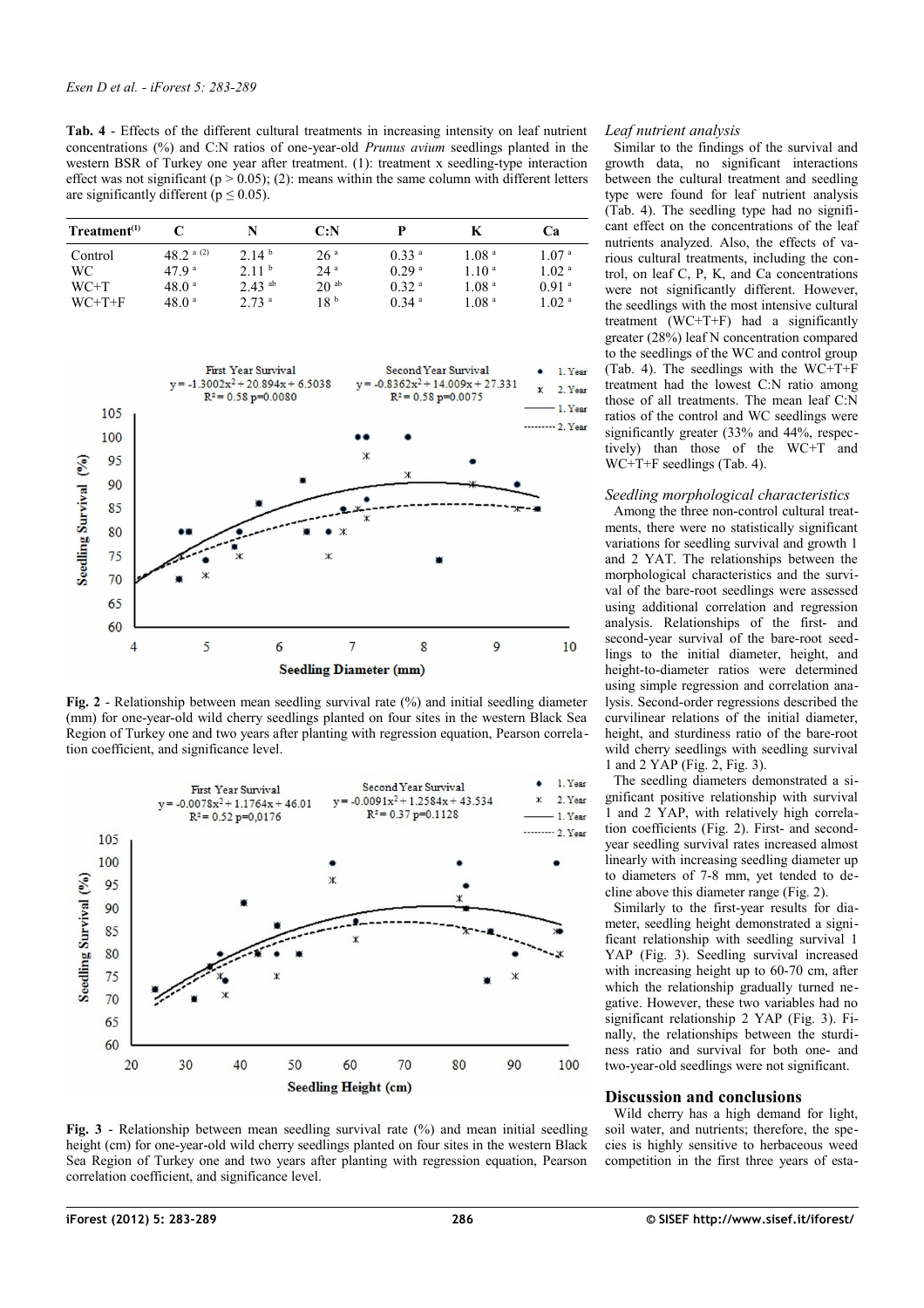blishment (Savill 1991, Joyce et al. 1998, Kupka 2002, Esen et al. 2006b). Unwanted vegetation substantially reduces the growth and survival of young cherry seedlings during establishment (Kupka 2002, Löf et al. 2004, Esen et al. 2006b). This was clearly confirmed by the present study, which had total seedling mortality in the control treatment group [\(Tab. 2\)](#page-2-1). Elimination of competing vegetation is therefore an important requisite to producing wild cherry individuals with diameters of 50-60 cm in a 50- to 60 year rotation (Joyce et al. 1998, Nicolescu & Nicolescu 2002). However, the present study has shown that neither fertilization nor soil cultivation, nor a combination of the two performed as well as weed control in terms of additional survival and growth in the first two years [\(Tab. 2\)](#page-2-1); therefore, they are not recommended. Similar results were obtained in Latvia (Daugaviete 2000) and in the Czech Republic (Dostalek et al. 2007), where various intensive cultural treatments, including mechanical and chemical weed control and tillage, did not produce significant growth differences for young wild cherry seedlings in the first three and five years following planting.

There are contradictory results in the previous studies of the effects of fertilization on the seedlings of broadleaved tree species (Jacobs et al. 2005). One group of these studies states that fertilization increases the seedling growth of broadleaved tree species (Chang 2003, Jacobs et al. 2004, 2005, Scowcroft & Silva 2005). However, another group reported that fertilization during the early establishment period does not have a major sustainable effect on tree seedling growth (Duryea & Dougerthy 1991, Löf & Welander 2004, Jacobs et al. 2005, Donoso et al. 2009) and is actually detrimental in some cases (Jacobs et al. 2005). The results of the present study were consistent with the findings of the second group.

The foliar nutrient levels of the cherry seedlings in the present study are similar to those of young eastern beech seedlings reported in previous studies that were carried out in the mesic, coastal part of the western BSR (Yildiz et al. 2009, 2010). Based on foliar analysis of the present study, as well as the survival and growth data, we found no substantial evidence that added nutrients had a significant effect on the cherry seedlings, except for N [\(Tab. 2,](#page-2-1) [Tab. 4\)](#page-3-2), and this was not substantiated by the survival and growth data. The lack of effects of fertilization on cherry survival, growth, and nutrition suggests that the productivity of the experimental site was adequate. The mesic and coastal sites of the western BSR, where threefourths of this experiment were carried out, are well known for their relatively high productivity (Atalay 2002, Yildiz et al. 2010). The present case demonstrates that costly site operations, including fertilization, should be thoroughly justified before being applied to cherry planting sites. However, one should remember that these are early assessments and may change with future longterm data.

In the present study, the Cumayeri site was characterized by two extreme edaphic conditions. The soil was mostly waterlogged during the winter, whereas the water table fell quickly during the summer, leaving very dry and hard-to-penetrate soil. The lowest seedling survival and growth occurred on this site (data not shown), suggesting that soil moisture and aeration are essential and even more critical than soil nutrients for wild cherry survival and growth (Savill 1991, Higgs et al. 1995, Russell 2003). These findings present the opportunity to test the effect of plowing as an option for site preparation. Previous experiments have demonstrated that plowing may enhance soil drainage, weed control, and root growth of tree seedlings, enabling the establishment of broadleaved tree plantations in clay soil (Kätterer et al. 1995, Ponti et al. 2004).

Care should be taken with total plantations of wild cherry, since they are more susceptible to diseases than mixed plantations (Spiecker 1994). Mixing wild cherry with other broadleaved tree species, including ash (*F. excelsior* L.), is in fact recommended for enhanced productivity and disease control (Kerr 2004).

The superiority of potted seedlings over bare-root seedlings for tree seedling survival and growth is well documented (Wilson & Jacobs 2006, Haase 2007). The results of the present study were consistent with this finding [\(Tab. 4\)](#page-3-2). The bare-root seedlings of broadleaved tree species commonly undergo a transplant shock, mostly due to drought and nutrient deficiency experienced following planting (Struve & Joly 1992). The soil column surrounding the root system of potted seedlings protects them from environmental stresses (*e.g.*, drought, freezing-thawing cycles, and transplant shock) and physical stresses (*e.g.*, abrasion, crushing, and root stripping). Additionally, in the spring, the constant contact of the root with the soil might physiologically activate potted seedlings earlier than the bare-root seedlings, improving survival and growth (Rietveld 1989, Jacobs et al. 2004, Jacobs et al. 2005, Haase 2007).

Using high-quality seedlings is an important prerequisite for successful plantation. The initial diameter has been reported to be the trait that was most significantly and positively related to early field survival and growth performance for many broadleaved tree species (Dey & Parker 1997, Jacobs et al. 2004). For example, in one Canadian study (Dey & Parker 1997), one-year-old red oak (*Quercus rubra* L.) seedlings with large initial diameters (> 8-10 mm) exhibited greater growth than those with smaller diameters. The present study corroborated this for wild cherry, yet with a size limit ([Fig. 2\)](#page-3-1). The diameter corresponds closely with above- and below-ground features, including root volume, area, and biomass, that are correlated with the success of seedlings after outplanting (Dey & Parker 1997, Jacobs et al. 2004). Also, greater diameters indicate greater carbon storage and energy for broadleaved seedlings, thus enhancing survival until seedlings begin harvesting resources from the soil following outplanting (Jacobs 2003). In the present study, the tendency of seedling survival to decline above a certain diameter range (7-8 mm) for wild cherry [\(Fig. 2\)](#page-3-1) might suggest "the lack of balance in larger seedlings" (Thompson 1985).

Seedling height defines the photosynthetic and transpiration capability of seedlings and their competitiveness against weeds, and thus correlates well with seedling growth (Jacobs 2003, Haase 2007). Kupka (2001) stated that the initial height is a good estimate of wild cherry seedling survival during establishment. As they are sensitive to weed competition, young wild cherry seedlings that are taller can gain a substantial advantage over competing vegetation (Kupka 2001). Similar to findings of the present study [\(Fig. 3\)](#page-3-0), the curvilinear relation of the initial height with survival has been reported for *Q. serrata* Murray and *Q. acutissima* Carruth. (Matsuda 1989, Hashizume & Han 1993, respectively). Hashizume & Han (1993) found that the survival of oak seedlings increased with initial height up to 100 cm, yet gradually declined for seedlings taller than 150 cm.

For successful wild cherry plantations, the quality and type of seedlings are important. Potted seedlings are to be preferred to bareroot seedlings for enhanced early survival and growth. Initial seedling diameter and height are effective indicators of early seedling survival. Selecting seedlings for planting of approximately 8 mm in diameter and 70 cm in height is therefore recommended for greater survival of bare-root seedlings of this broadleaved tree species.

Finally this study has been focused on the early development and on a short period of time; further work and long-term data are needed to confirm the results.

## **Acknowledgments**

This work was supported by the Scientific and Technical Research Council of Turkey (TÜBITAK - grant number TOVAG COST 106O817). We thank the Bolu and Zonguldak Regional Directorates of Forestry of the General Directorate of Forestry, the Turkish Ministry of Environment and Forestry, for access to research sites and for their other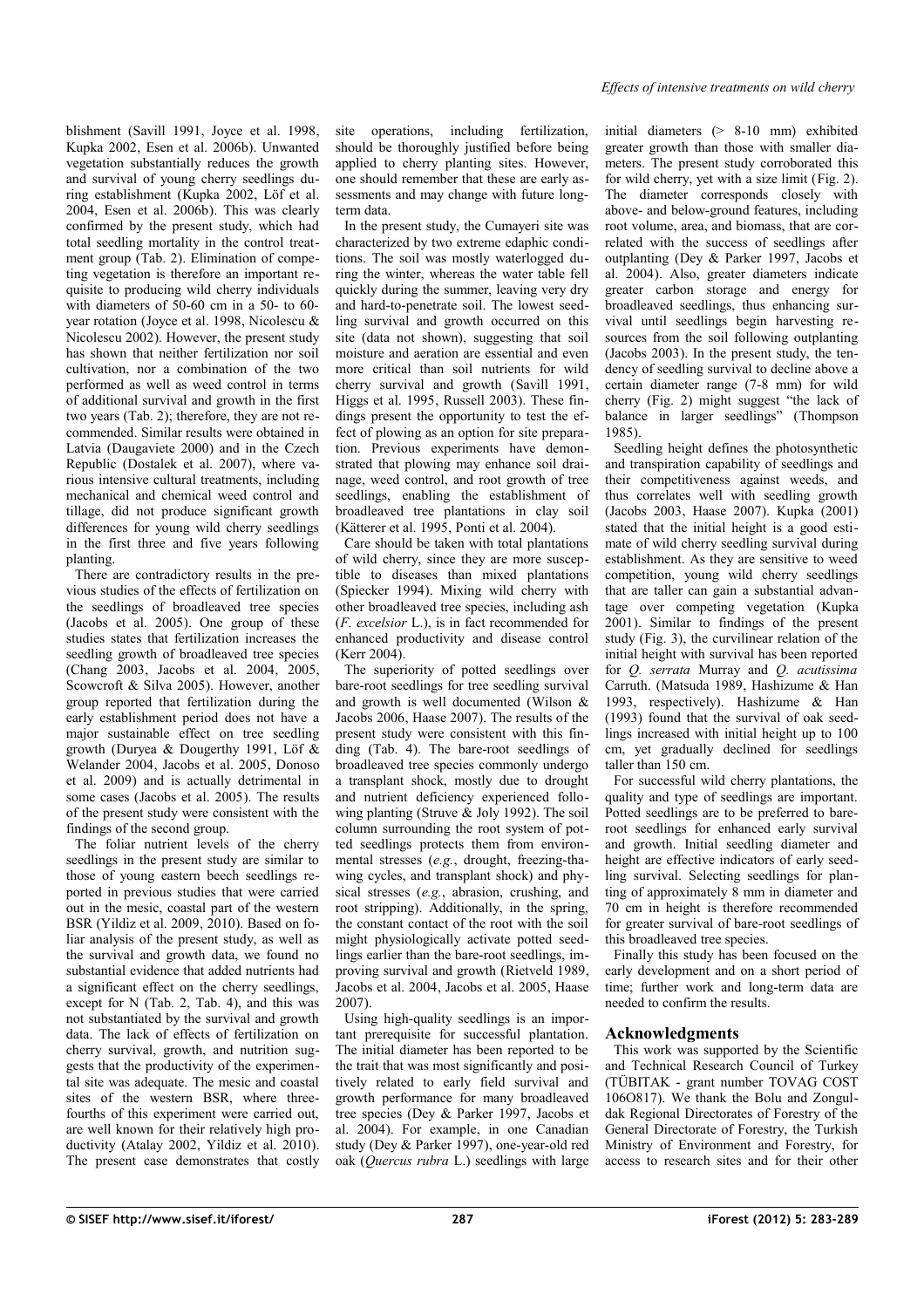support in this work. We also thank Mrs. K. C. Hollandsworth and Nuriye Peachy for editing this paper for English. Lastly, we express appreciation to all of the anonymous reviewers who took part in the revision process of this manuscript for making important contributions.

# **References**

- Anonymous (2008a). Zonguldak Orman Bölge Müdürlügü Karadeniz Ereglisi Orman Isletme Müdürlügü Amenajman Plani (2008-2027). Orman Genel Müdürlügü, Ankara, Turkey.
- Anonymous (2008b). Bolu Orman Bölge Müdürlügü Akçakoca Orman Isletme Müdürlügü Amenajman Plani (2008-2027). Orman Genel Müdürlügü, Ankara, Turkey.
- Anonymous (2008c). Bolu Orman Bölge Müdürlügü Düzce Orman Isletme Müdürlügü Amenajman Plani (2008-2027). Orman Genel Müdürlügü, Ankara, Turkey.
- Atalay I (2002). Türkiye'nin Ekolojik Bölgeleri. Orman Bakanlangi Yayinlari, No. 163, Ankara, Turkey.
- Chang CX (2003). Seedling sweetgum (*Liquidambar styraciflua* L.) half-sib family response to N and P fertilization: growth, leaf area, net photosynthesis and nutrient uptake. Forest Ecology and Management 173(13): 281-291. doi: [10.1016/S0378-1127\(02\)00007-5](http://dx.doi.org/10.1016/S0378-1127(02)00007-5)
- Daugaviete M (2000). Afforestation of agricultural lands in Latvia. In: Proceedings of the scientific symposium on "NEWFOR - New Forests for Europe: afforestation at the turn of the century" (Weber N ed). Freiburg (Germany), 16-17 February 2000, pp. 175-186.
- Dey DC, Parker WC (1997). Morphological indicators of stock quality and field performance of red oak (*Quercus rubra* L.) seedlings underplanted in a Central Ontario Shelterwood. New Forests 14: 145-156. - doi: [10.1023/A:1006577](http://dx.doi.org/10.1023/A:1006577201244) [201244](http://dx.doi.org/10.1023/A:1006577201244)
- Donoso PJ, Soto DP, Schlatter JE, Büchner CA (2009). Effects of early fertilization on the performance of *Nothofagus dombeyi* planted in the coastal range of south-central Chile. Ciencia E Investigación Agraria 36 (3): 475-486. - doi: [10.4067/S0718-16202009000300014](http://dx.doi.org/10.4067/S0718-16202009000300014)
- Dostalek J, Weber M, Matula S, Frantik T (2007). Forest stand restoration in the agricultural landscape: the effect of different methods of planting establishment. Ecological Engineering 2 (9): 77- 86. - doi: [10.1016/j.ecoleng.2006.07.016](http://dx.doi.org/10.1016/j.ecoleng.2006.07.016)
- Duryea ML, Dougerthy PH (1991). Forest regeneration manual. Kluwer Academic Publishing, Dordrecht, the Netherlands.
- Esen D, Yildiz O, Kulaç S, Sarginci M (2005). Türkiye ormanlarinin ihmal edilen degerli yaprakli türü yabani kiraz. TMMOB Orman Mühendisleri Odasi Dergisi 4.5.6: 18-22. [online] URL: [http://dergi.ormuh.org.tr/20052sy/](http://dergi.ormuh.org.tr/20052sy/ykiraz.htm) [ykiraz.htm](http://dergi.ormuh.org.tr/20052sy/ykiraz.htm)
- Esen D, Yildiz O, Çiçek E, Kulaç S, Kutsal Ç (2006a). Effects of different pretreatments on the germination of different wild cherry (*Prunus avium* L.) seed sources. Pakistan Journal of Bo-

tany 38 (3): 735-744. [online] URL: [http://www.](http://www.pakbs.org/pjbot/PDFs/38(3)/PJB38(3)735.pdf) [pakbs.org/pjbot/PDFs/38%283%29/PJB38%283](http://www.pakbs.org/pjbot/PDFs/38(3)/PJB38(3)735.pdf) [%29735.pdf](http://www.pakbs.org/pjbot/PDFs/38(3)/PJB38(3)735.pdf)

- Esen D, Yildiz O, Gunes N, Sarginci M (2006b). Early susceptibility of hardwood tree seedlings to different post-emergent herbicides. Journal of Balkan Ecology 9 (2): 161-166.
- Esen D, Günes N, Yildiz O (2009). Effects of citric acid presoaking and stratification on germination behavior of *Prunus avium* L. seeds. Pakistan Journal of Botany 41(5): 2529-2535. [online] URL: [http://www.pakbs.org/pjbot/PDFs/](http://www.pakbs.org/pjbot/PDFs/41(5)/PJB41(5)2529.pdf) [41\(5\)/PJB41\(5\)2529.pdf](http://www.pakbs.org/pjbot/PDFs/41(5)/PJB41(5)2529.pdf)
- Esen D, Yildiz O, Kulaç S, Çiçek E, Çetintas C, Çetin B, Günes N, Kutsal Ç (2011). Early growth performances of various seed sources of black (*Prunus serotina* Erhr.) and wild cherry (*Prunus avium* L.) seedlings on low and high elevation sites in the western Black Sea Region of Turkey. African Journal of Biotechonology 10 (9): 1566-1572. - doi: [10.5897/AJB10.1706](http://dx.doi.org/10.5897/AJB10.1706)
- Haase DL (2007). Morphological and physiological evaluations of seedling quality. In: Proceedings of the conference "Forest and Conservation Nursery Associations - 2006" (Riley LE, Dumroese RK, Landis TD eds). RMRS-P-50, USDA Forest Service, Rocky Mountain Research Station, Fort Collins, CO, USA, pp. 3-8. [online] URL: [http://www.fs.fed.us/rm/pubs/](http://www.fs.fed.us/rm/pubs/rmrs_p050/rmrs_p050_003_008.pdf) [rmrs\\_p050/rmrs\\_p050\\_003\\_008.pdf](http://www.fs.fed.us/rm/pubs/rmrs_p050/rmrs_p050_003_008.pdf)
- Hashizume H, Han H (1993). A study on forestation using large-size *Quercus acutissima* seedlings. Hardwood Research 7:1-22.
- Hemery G, Spiecker H, Aldinger E, Kerr G, Collet C, Bell S (2008). Growing valuable broadleaved tree species. Cost Action E42, Final Report. [online] URL: [http://w3.cost.eu/fileadmin/domain\\_](http://w3.cost.eu/fileadmin/domain_files/FFP/Action_E42/final_report/final_report-E42.pdf) [files/FFP/Action\\_E42/final\\_report/final\\_report-](http://w3.cost.eu/fileadmin/domain_files/FFP/Action_E42/final_report/final_report-E42.pdf)[E42.pdf](http://w3.cost.eu/fileadmin/domain_files/FFP/Action_E42/final_report/final_report-E42.pdf)
- Higgs KH, Hipps NA, Collard LG (1995). Effects of irrigation and nitrogen-fertilization on the water relations of *Prunus avium* and Colt (*Prunus avium* L x *P. pseudocerasus* L) in the nursery, and residual effects after outplanting. The Journal of Horticultural Science and Biotechnology 70 (2): 235-244.
- Jacobs DF (2003). Nursery production of hardwood seedlings. Planting and care of fine hardwood seedlings. FNR-212, NEW 9/03, USDA Forest Service, USA, pp. 8. [online] URL: [http://www.ncrs.fs.fed.us/pubs/jrnl/2003/nc\\_200](http://www.ncrs.fs.fed.us/pubs/jrnl/2003/nc_2003_jacobs_001.pdf) [3\\_jacobs\\_001.pdf](http://www.ncrs.fs.fed.us/pubs/jrnl/2003/nc_2003_jacobs_001.pdf)
- Jacobs DF, Wilson BC, Davis AS (2004). Recent trends in hardwood seedling quality assessment. In: Proceedings of the conference "Forest and Conservation Nursery Associations - 2006" (Riley LE, Dumroese RK, Landis TD eds). RM-RS-P-33, USDA Forest Service, Rocky Mountain Research Station, Fort Collins, CO, USA, pp. 140-144 [online] URL: [http://www.rngr.net/](http://www.rngr.net/publications/proceedings/2003/PDF.2004-06-08.4952) [publications/proceedings/2003/PDF.2004-06-](http://www.rngr.net/publications/proceedings/2003/PDF.2004-06-08.4952) [08.4952](http://www.rngr.net/publications/proceedings/2003/PDF.2004-06-08.4952)
- Jacobs DF, Salifu KF, Seifert JR (2005). Growth and nutritional response of hardwood seedlings to controlled-release fertilization at outplanting. Forest Ecology and Management 214 (1-3): 28-

### 39. - doi: [10.1016/j.foreco.2005.03.053](http://dx.doi.org/10.1016/j.foreco.2005.03.053)

- Jones JB, Case VW (1990). Sampling, handling and analyzing plant tissue samples. In: "Soil testing and plant analysis" (Westerman RL, Baird JV, Christensen NW, Fixen PE, Whitney DA eds). Soil Science Society of America, Madison, Wisconsin, USA, pp. 389-427.
- Joyce PM, Huss J, McCarthy R, Pfeifer A, Hendrick E (1998). Growing broadleaves - silvicultural guidelines for ash, sycamore, wild cherry and oak in Ireland. COFORD, Dublin, Ireland. [online] URL: [http://www.coford.ie/media/](http://www.coford.ie/media/coford/content/publications/projectreports/cofordconnects/Silviculture_Of_Broadleaves.pdf) [coford/content/publications/projectreports/coford](http://www.coford.ie/media/coford/content/publications/projectreports/cofordconnects/Silviculture_Of_Broadleaves.pdf) [connects/Silviculture\\_Of\\_Broadleaves.pdf](http://www.coford.ie/media/coford/content/publications/projectreports/cofordconnects/Silviculture_Of_Broadleaves.pdf)
- Kätterer T, Fabiao A, Madeira M, Riberio C, Steen E (1995). Fine-root dynamics, soil moisture and soil carbon content in a *Eucalyptus globulus* plantation under different irrigation and fertilisation regimes. Forest Ecology and Management 74 (1-3): 1-12. - doi: [10.1016/0378-1127](http://dx.doi.org/10.1016/0378-1127(95)03529-J) [\(95\)03529-J](http://dx.doi.org/10.1016/0378-1127(95)03529-J)
- Kerr G (2004). The growth and form of ash (*Fraxinus excelsior*) in mixture with cherry (*Prunus avium*), oak (*Quercus petraea* and *Quercus robur*), and beech (*Fagus sylvatica*). Canadian Journal of Forest Research 34:2340- 2350. - doi: [10.1139/x04-113](http://dx.doi.org/10.1139/x04-113)
- Kupka I (2001). Influence of different treatment on wild cherry seedling performance. Journal of Forest Science 47 (11): 486-491. [online] URL: [http://iris.env.cz/ris/ekodisk-new.nsf/3c715b](http://iris.env.cz/ris/ekodisk-new.nsf/3c715bb7027b1c65c1256bb3007b7af2/961719ee2084b79ac1256e6a004f7f6c/$FILE/Journal%20of%20Forest%20Science%202001-11.pdf#page=12)[b7027b1c65c1256bb3007b7af2/961719ee2084b](http://iris.env.cz/ris/ekodisk-new.nsf/3c715bb7027b1c65c1256bb3007b7af2/961719ee2084b79ac1256e6a004f7f6c/$FILE/Journal%20of%20Forest%20Science%202001-11.pdf#page=12) 79ac1256e6a004f7f6c/\$FILE/Journal%20of %20Forest%20Science%202001- [11.pdf#page=12](http://iris.env.cz/ris/ekodisk-new.nsf/3c715bb7027b1c65c1256bb3007b7af2/961719ee2084b79ac1256e6a004f7f6c/$FILE/Journal%20of%20Forest%20Science%202001-11.pdf#page=12)
- Kupka I (2002). Preliminary results of wild cherry plantation under weed competition. In: Proceedings of the conference "The management of valuable broadleaved forests in Europe". Freiburg (Germany), May 2002, pp. 13-14.
- Löf M, Welander NT (2004). Influence of herbaceous competitors on early growth in direct seeded *Fagus sylvatica* L. and *Quercus robur* L. Annals of Forest Science 61: 781-788. - doi: [10.1051/forest:2004075](http://dx.doi.org/10.1051/forest:2004075)
- Löf M, Thomsen A, Madsen P (2004). Sowing and transplanting of broadleaves (*Fagus sylvatica* L., *Quercus robur* L., *Prunus avium* L., and *Crataegus monogyna* Jacq.) for afforestation of farmland. Forest Ecology and Management 188: 113-123. - doi: [10.1016/j.foreco.2003.07.013](http://dx.doi.org/10.1016/j.foreco.2003.07.013)
- Matsuda K (1989). Survival and growth of konara oak (*Quercus serrata* Thunb.) seedlings in an abandoned coppice forest. Ecological Research 4 (3): 309-321. - doi: [10.1007/BF02348451](http://dx.doi.org/10.1007/BF02348451)
- Nelson DW, Sommers LE (1996). Total carbon, organic carbon, and organic matter. In: "Methods of soil analysis" (Sparks DL, Page AL, Helmke PA, Loepert RH, Soltanpour PN, Tabatabai MA, Johnston CT, Sumner ME eds). Soil Science Society of America / American Society of Agronomy, Madison, Wisconsin, USA, pp. 961-1010.
- Newton LP, Robison DJ, Hansen G, Allen HL (2002). Fertilization thinning in a 7-year-old natural hardwood stand in eastern North Carolina.